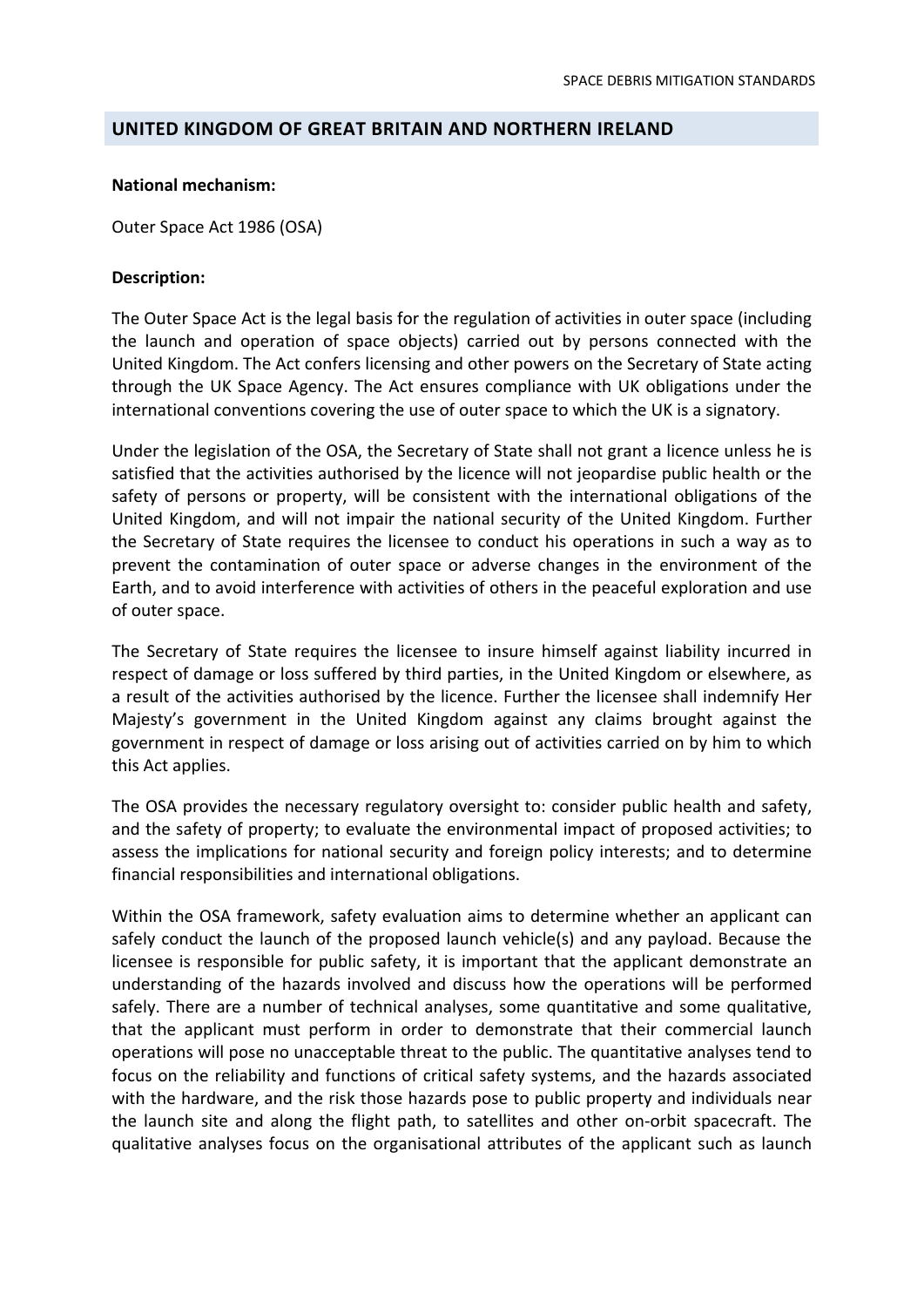safety policies and procedures, communications, qualifications of key individuals, and critical internal and external interfaces.

Under the legislation of the OSA, the Secretary of State shall not grant a licence unless he is satisfied that the activities authorised by the licence will not jeopardise public health or the safety of persons or property, will be consistent with the international obligations of the United Kingdom, and will not impair the national security of the United Kingdom. Further the Secretary of State requires the licensee to conduct his operations in such a way as to prevent the contamination of outer space or adverse changes in the environment of the Earth, and to avoid interference with activities of others in the peaceful exploration and use of outer space.

The OSA provides the necessary regulatory oversight to: consider public health and safety, and the safety of property; to evaluate the environmental impact of proposed activities; to assess the implications for national security and foreign policy interests; and to determine financial responsibilities and international obligations.

In assessing a mission proposed by a licence applicant, UK Space Agency assessors exploit references to the protection of public health or the safety of persons or property, the prevention of the contamination of outer space or adverse changes to the environment of the Earth, and the avoidance of interference with activities of others in order to reflect current best practices relating to space debris mitigation. Accordingly, during the safety review, applicants will be obliged to demonstrate compliance/conformance with existing norms/best practices in relation to measures such as the IADC Space Debris Mitigation Guidelines, Space Debris Mitigation Guidelines of the Committee, and the growing body of international standards relating to debris.

## **Applicability:**

OSA is a mandatory, statutory instrument applying to UK nationals (i.e. personal rather than territorial).

#### **Relation to international mechanisms:**

In performing analysis of licence applications, compliance with the requirements identified in the following documents are evaluated and will determine whether a licence will be issued or otherwise:

- Space Debris Mitigation Guidelines of the Committee
- IADC Space Debris Mitigation Guidelines
- ITU Recommendation ITU‐R S.1003
- ISO Standards (24113: Space Systems Space Debris Mitigation Requirements; and others)